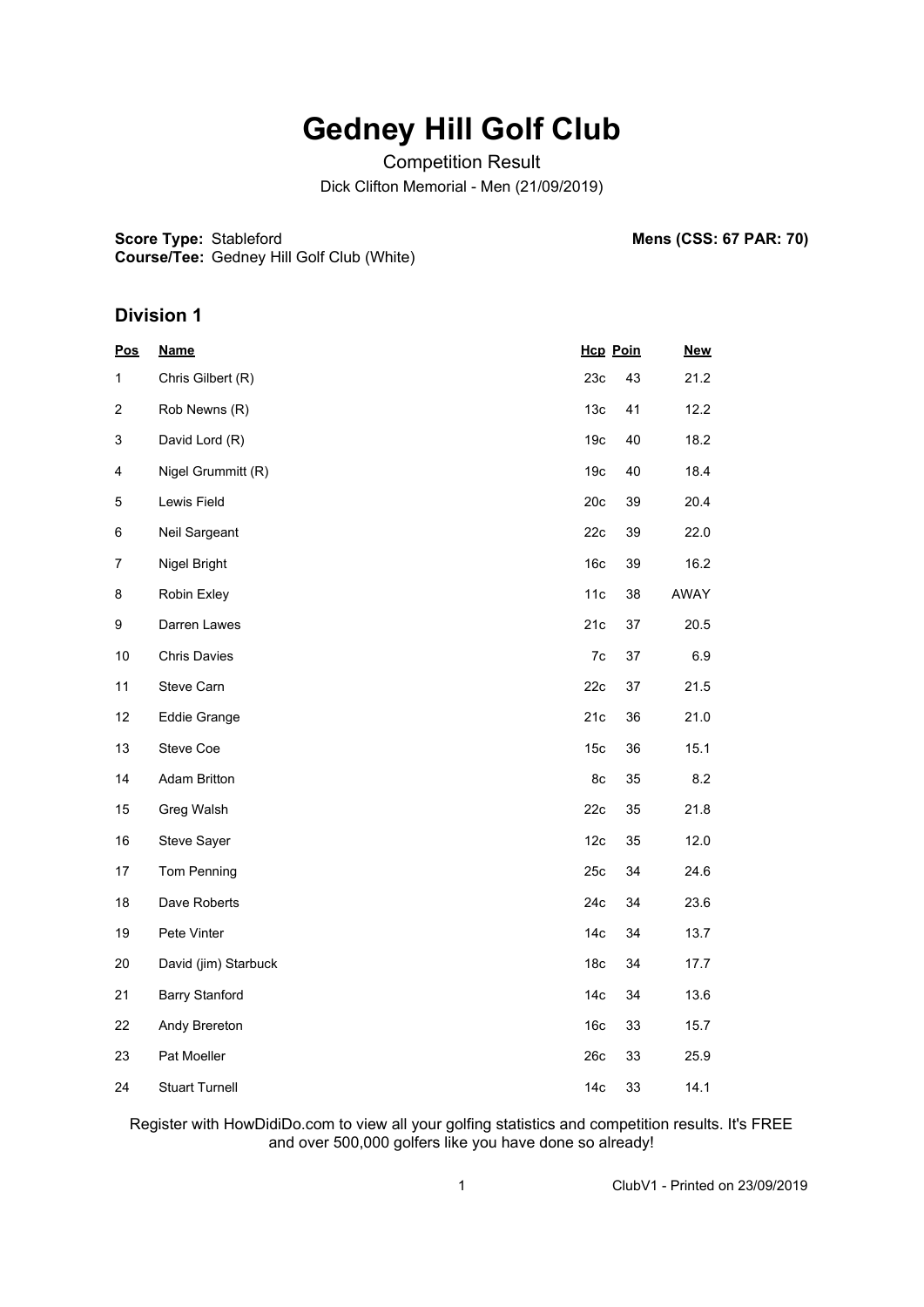**Score Type: Course/Tee:** Gedney Hill Golf Club (White)

## **Division 1**

| $\underline{\text{Pos}}$ | <b>Name</b>            | <b>Hcp Poin</b> |    | <b>New</b> |
|--------------------------|------------------------|-----------------|----|------------|
| 25                       | T A (Mo) Parling       | 23c             | 33 | 22.9       |
| 26                       | Kevin Hesson           | 25c             | 32 | AWAY       |
| 27                       | Kristian Roberts       | 23c             | 32 | 22.7       |
| 28                       | James Smith            | 11c             | 31 | 10.6       |
| 29                       | Pete Collingwood       | 18 <sub>c</sub> | 31 | 18.2       |
| 30                       | Chris Hills            | 23c             | 31 | 22.6       |
| 31                       | Pete Orbine            | 22c             | 31 | 22.1       |
| 32                       | Babu ODEDRA            | 8c              | 30 | AWAY       |
| 33                       | Steve Whyatt           | 17c             | 29 | 16.8       |
| 34                       | Ashley Irvine          | 14 <sub>c</sub> | 29 | 14.0       |
| 35                       | Jeremy SPURGEON        | 12c             | 29 | AWAY       |
| 36                       | <b>Chris Ripley</b>    | 8c              | 29 | 8.4        |
| 37                       | Paul Hollely           | 16c             | 29 | 16.1       |
| 38                       | K Page                 | 0c              | 28 | AWAY       |
| 39                       | <b>Steve Carter</b>    | 27c             | 28 | 27.1       |
| 40                       | Stefan Markillie       | 17c             | 28 | 16.8       |
| 41                       | Roy Bennett            | 27c             | 27 | 27.2       |
| 42                       | <b>Stewart Shinkin</b> | 12c             | 27 | 12.5       |
| 43                       | Adrian Bishop          | 15 <sub>c</sub> | 26 | 14.8       |
| 44                       | Darren CLIFTON         | 7c              | 25 | AWAY       |
| 45                       | <b>Billy Stocks</b>    | 29c             | 25 | 28.7       |
| 46                       | Raffaele Ragosa        | 23c             | 25 | 22.6       |
| 47                       | James Busveids         | 21c             | 24 | 20.8       |
| 48                       | Peter Foster           | 19 <sub>c</sub> | 24 | AWAY       |
| 49                       | Stephen ALBUTT         | 14 <sub>c</sub> | 23 | AWAY       |
| 50                       | Alex Markillie         | 25c             | 23 | 25.1       |
| 51                       | Nick Markillie         | 22c             | 22 | 21.8       |

Register with HowDidiDo.com to view all your golfing statistics and competition results. It's FREE and over 500,000 golfers like you have done so already!